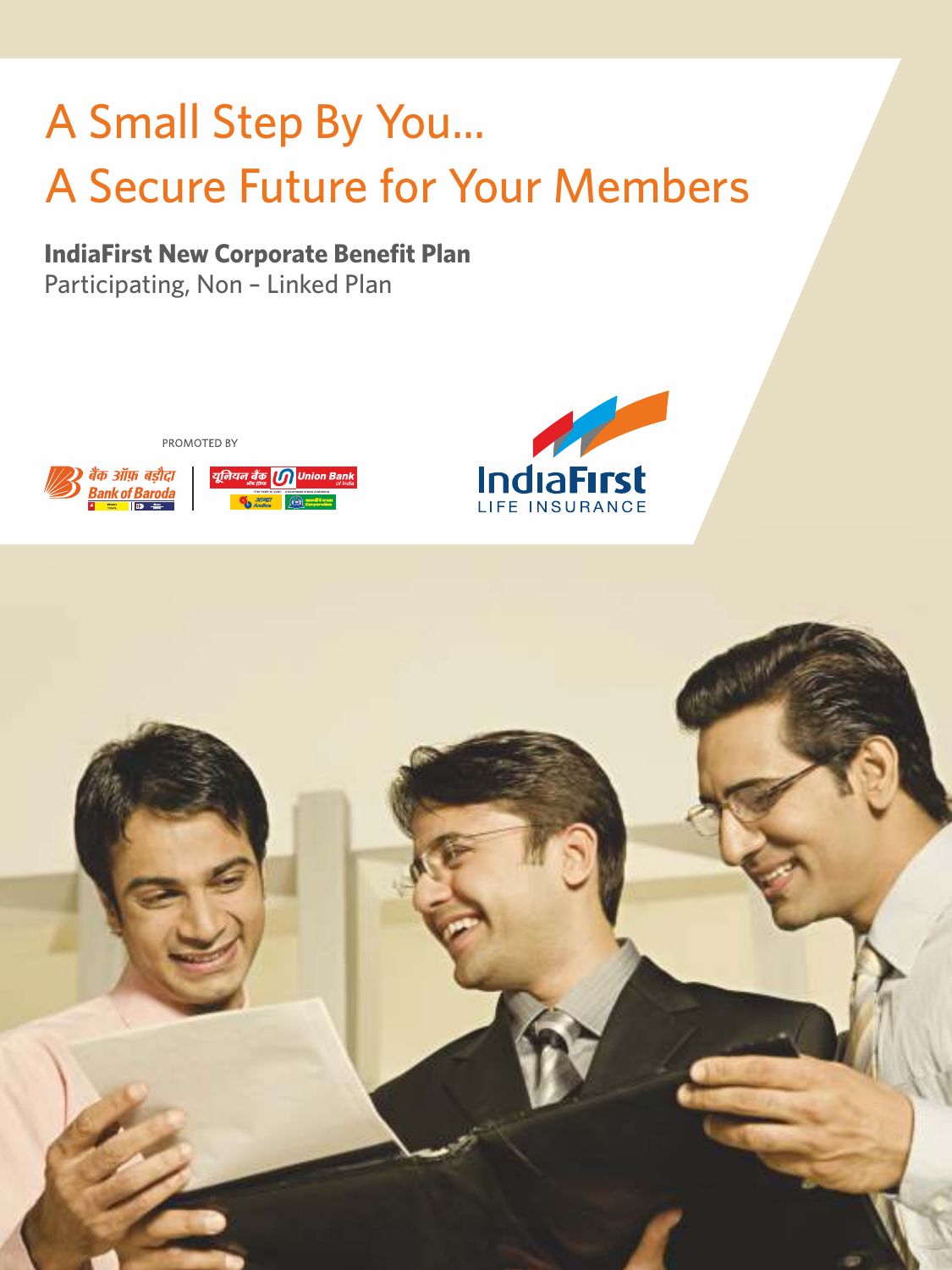## **Before you start reading**

#### Important note

IndiaFirst New Corporate Benefit Plan is referred to as the Plan throughout the brochure.

## How will this brochure help you?

This brochure gives you details of how the Plan works throughout its lifetime. It's an important document to refer to.

## To help your understanding

We've done our best to explain everything as simply as possible; however you're likely to come across some terms you're unfamiliar with. Where possible, we've explained these where they are used.

We have used plain language that's easy to understand and believe this brochure is a good place to start when considering an investment.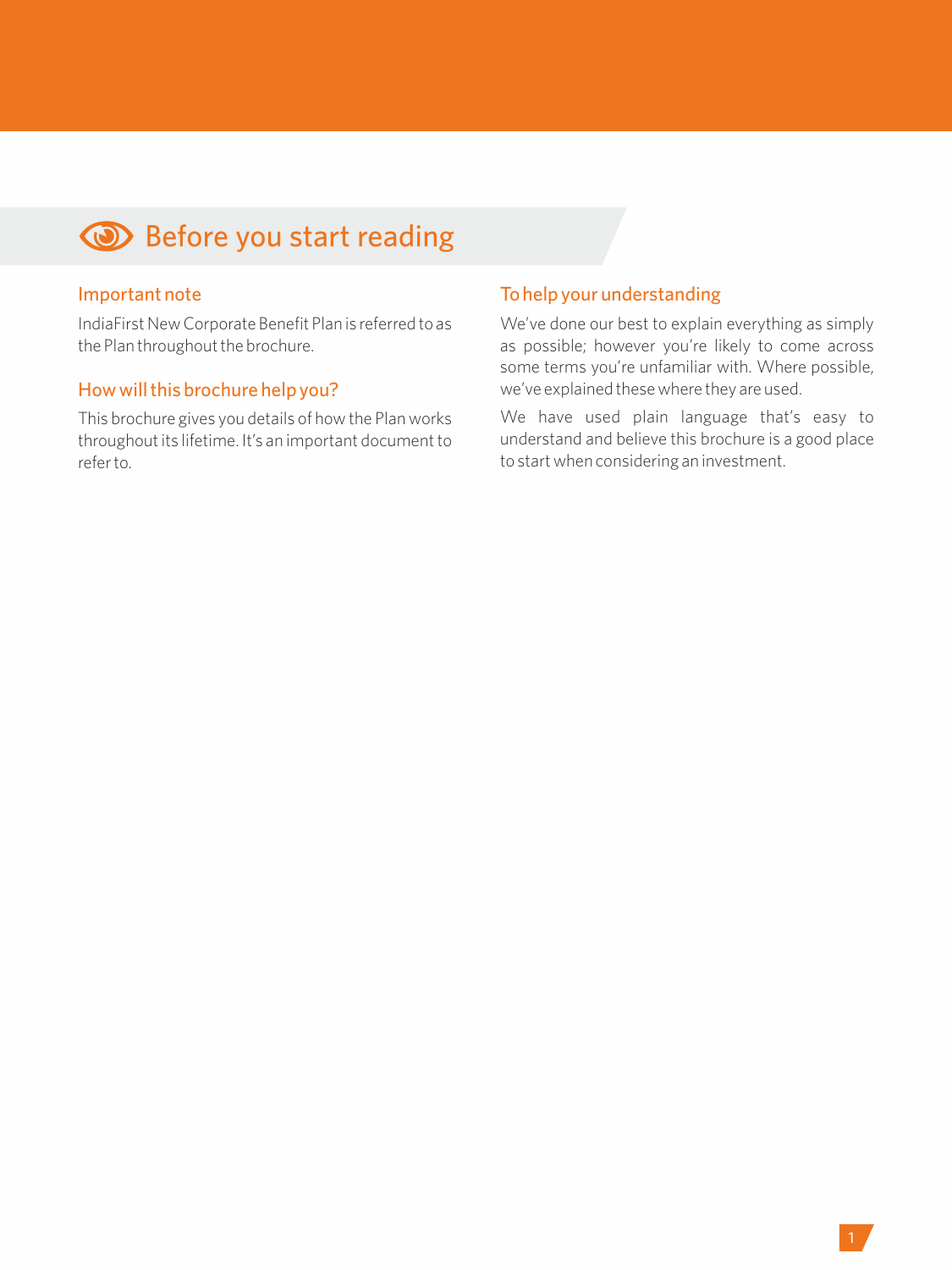## Introduction

#### A small step by you… A secure future for your members

We know that your members are your most important assets. Organizations work with and exist only because of their members. No matter what your area of work, the value that individual members bring to your organization cannot be under estimated.

While being an important part of your organization, your members are also an essential part of their family. It hence becomes your responsibility to ensure basic financial security for them.

Our IndiaFirst New Corporate Benefit Plan helps you to invest the funds set aside towards your member's retirement benefits such as Gratuity and Leave Encashment.

With the IndiaFirst New Corporate Benefit Plan, you can now ensure that your members receive the right benefits for all their hard work.

## Executive Summary

## Key Features

#### You, the Master Policyholder

- You may now manage your member's liabilities through a transparent and value for money plan
- Enjoy a minimum guaranteed return of 0.5% per annum on your investment during the term of the plan.
- Enjoy reasonable returns and watch your investment grow as we declare bonus at the end of every year, if any over and above the minimum guaranteed return.
- Additionally under,
	- Gratuity
		- You may choose to cover the gratuity benefit of all your members as per scheme rules
		- Your contribution is a deductible business expense
		- Gratuity benefits are tax free up to  $720,00,000$  in the hands of the member
- Any death benefit under group insurance is tax exempt under Section 10 (10D) of the Income Tax Act 1961. You have to form a trust to get the tax rebate
- Leave Encashment
	- You may choose to cover the leave encashment liability of all your members

## Risk Factors

- Bonus<sup>#</sup> may vary from time to time and on the size of the fund
- Tax\* benefits are subject to changes in tax laws from time to time
- You have to form a trust to get the tax\* rebate

Note: We will manage your fund on behalf of your members. However you need to decide on how to utilize the fund available at the time of exit or retirement or death, in consultation with your members

## 1. What is the IndiaFirst New Corporate Benefit Plan?

IndiaFirst New Corporate Benefit Plan is a non linked, participating, yearly renewable group retirement benefit plan providing Gratuity and Leave Encashment benefit. Under this plan you, the Master Policyholder can invest your funds kept aside towards your member's retirement benefits or member liabilities in a controlled fund that will help you to–

- Secure your member benefits
- Earn returns by providing security and stability on the Gratuity/ Leave Encashment

You, the Master policyholder have the option to choose any scheme eg. Gratuity, Leave Encashment, under this product and separate plan will be issued for each scheme.

The Policy also offers a minimum guaranteed return of 0.5% of the contribution paid on an annual basis. This will be guaranteed during the entire tenure of the Policy. However, any additional earnings will be shared through declaration of bonus<sup>#</sup> at the end of each financial year after adding the guaranteed addition.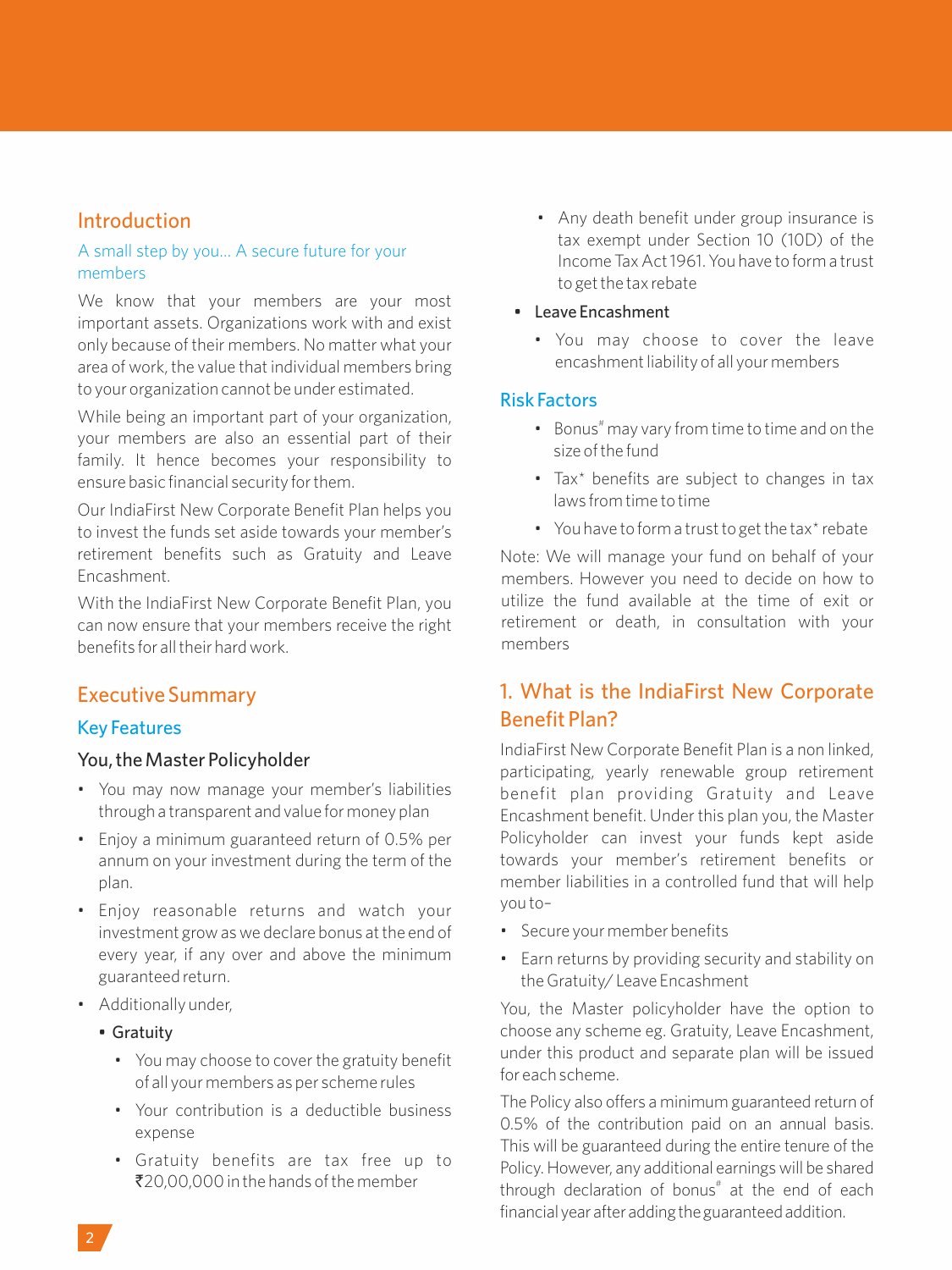## 2. How does Gratuity work?

- You, the Master Policyholder, make regular contributions as per scheme rules and/or as per actuarial certificate. This depends on the member's salary, for each completed year of service. On leaving the organization, the member is paid a lump sum amount as per the scheme rules, accumulated from the contribution by the employer.
- Gratuity is payable if the member retires or leaves the organization due to any reason. It is also payable on death in service due to any cause.
- As per Gratuity Act, 1972, the gratuity payable to a member is 15 days wages (basic plus dearness allowance) for every year that he/ she completes or part of a year in excess of 6 months. This is subject to a maximum of Rs. 20,00,000. This is a mandatory benefit payable to the member after five years of service or on demise of the member at any point in time.
- However, the Gratuity Act allows you the flexibility to pay the gratuity benefit before completion of five years of service of the member and in excess of the maximumlimit setundertheAct.

## 3. How does Leave Encashment work?

- You may choose to offer your members leave encashment benefits as an acknowledgement of their loyalty
- Leave encashment is the amount payable for the member's leave period, depending upon his/ her balance leave and salary at the time of leaving the employment. This amount may be paid to the member (or dependent) on retirement or death or separation from the company
- You, the Master Policyholder, make annual contributions as per scheme rules and/or as per actuarial certificate on behalf of your members. On leaving the organization, the member is paid his due from the scheme fund, accumulated from the contribution by you

## 4. Who can be a part of this plan?

This plan includes the 'Master Policyholder and the 'Member'

## Who is the Master Policyholder?

- Master Policyholder is you, the organization who sets aside a fund for your members in order to cover your member's benefits such as Gratuity and Leave Encashment
- The benefits payable under this plan are governed by the scheme rules. This specifies the amount and time of the benefit payment to your member(s). The amount and time of the benefit may vary. Under the Income Tax Act 1961, the trustees appointed by the employer may act as the Master Policyholder
- The Master Policyholder holds and operates the Master Policy.

## Who is the Member?

The Member is a member of the organization or a part of an organized group. The member is the life assured under this Policy. The benefits are payable on the member's life.

| Age     | At Entry                           | <b>At Normal Exit</b>           |
|---------|------------------------------------|---------------------------------|
| Minimum | 18 years as on<br>last birthday    |                                 |
| Maximum | 70 years as<br>on last<br>birthday | 71 years as on last<br>birthday |

The age limits for a member are –

## What is the minimum and maximum contribution under this plan?

| Minimum Group Size          | 50 members except in-<br>case of approved<br>Gratuity scheme, the<br>minimum group size is 10 |
|-----------------------------|-----------------------------------------------------------------------------------------------|
| Maximum Group Size No limit |                                                                                               |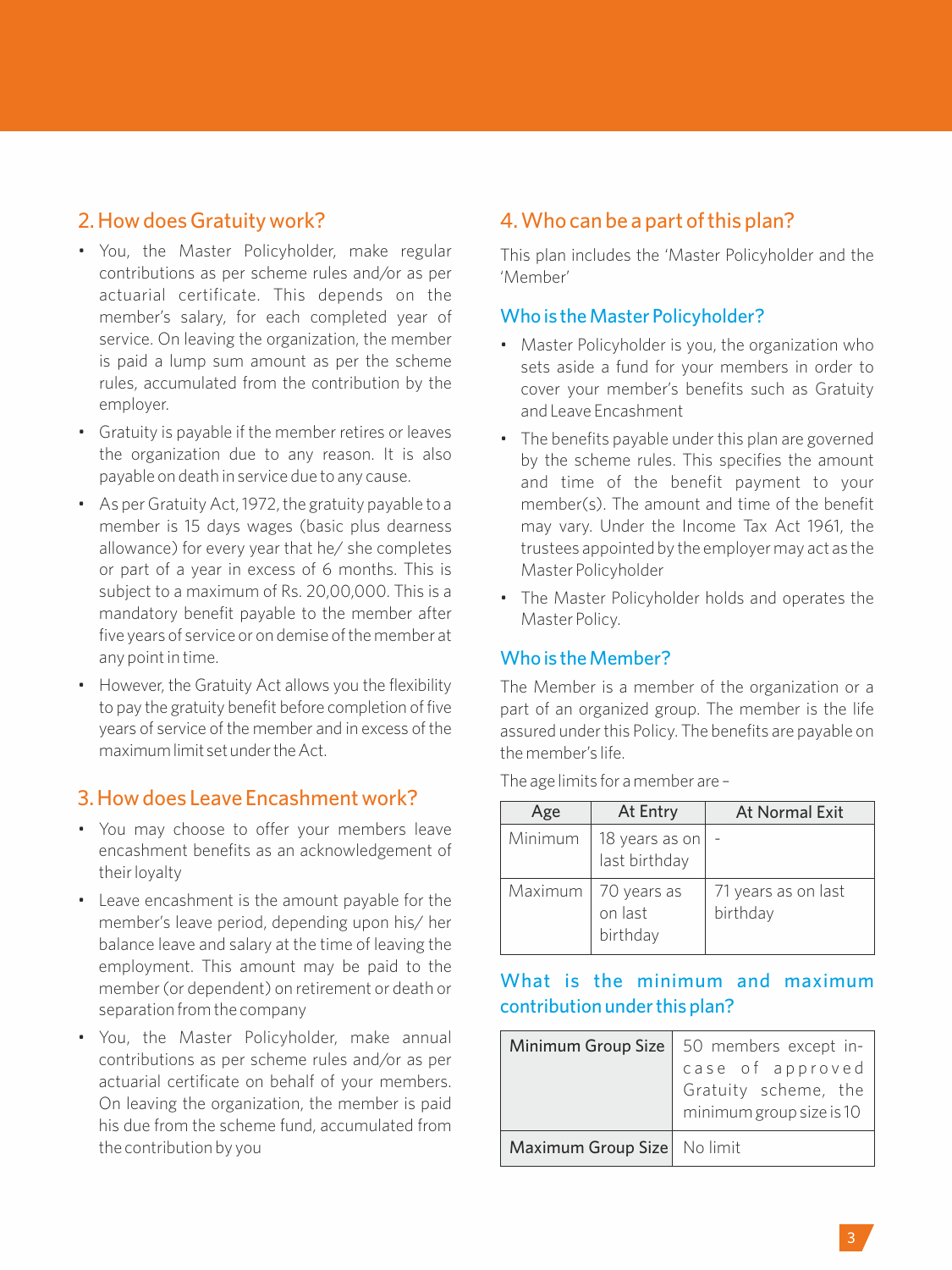## 5. Who pays the contribution under this plan?

You, the Master Policyholder will make the contribution on behalf of your members in case of Gratuity/ Leave Encashment.

Life cover premium will be deducted annually from the available account value. The life cover premium will be Re 1 per thousand per member per annum under this Policy.

## What is the minimum and maximum contribution under this Policy?

| Minimum Initial Contribution           | $\frac{1}{50,000}$ |
|----------------------------------------|--------------------|
| Minimum Annual Contribution   No limit |                    |
| <b>Maximum Contribution</b>            | No limit           |
| Maximum Size of the Fund               | No limit           |

## What happens on discontinuance of contribution?

Discontinuance of contribution can happen when the fund is overfunded or in surplus as per Actuary's certificate submitted by you in accordance with the AS15( Revised). In such cases, we will allow nil contributions/premiums under the plan and the plan shall not be treated as discontinued. Life cover premium shall be recovered on annual renewal date from the available account value to continue the cover. At any point of time if the fund value falls below life cover premium we will send a notice to you for payment of the contribution. In case you fail to contribute within 30 days from receipt of the notice then plan terminates.

#### Benefit Payable on Surrender

You can surrender the plan at any time during the year. Surrender value should be determined by applying market value reduction if any to the account value.

Market value reduction will be applicable for bulk exits and complete surrender. Bulk exits is the amount to be paidontotalexits inanyeventexceeds25%ofthetotal fund of the scheme at the beginning of the financial year, such transactions shall be treated as Bulk Exits, where exits shall be as per scheme rules and exit shall meanexitofthememberfromthegroup.

## 6. What happens when the benefit falls due?

The benefits will be paid to you, the Master Policyholder, as per the scheme rules on the exit of the memberfrom the scheme or can be directly paid to the members subject to prior authorization from you subject to availability of fund in the scheme account.

| Retirement Benefit          | The accrued gratuity or                                                                                                                                                                                                           |
|-----------------------------|-----------------------------------------------------------------------------------------------------------------------------------------------------------------------------------------------------------------------------------|
| (separation from the        | leave encashment benefit                                                                                                                                                                                                          |
| scheme by retirement)       | as per the scheme rules.                                                                                                                                                                                                          |
| Benefit Payable on          | The accrued gratuity or                                                                                                                                                                                                           |
| resignation/ early          | accrued leave                                                                                                                                                                                                                     |
| termination from the        | encashment benefit as per                                                                                                                                                                                                         |
| service                     | scheme rules.                                                                                                                                                                                                                     |
| Benefit payable on<br>Death | Lump sum amount<br>towards the Gratuity/<br>Leave Encashment benefit<br>will be paid from the<br>pooled account as per the<br>scheme rules of the<br>Master Policyholder along<br>with in built life cover of<br>₹5000 per member |

## How will the Bonus be declared?

There is a minimum guaranteed return of 0.5% per annum. This is guaranteed during the entire tenure of the Policy. Any additional returns over and above the minimum guaranteed return will be declared at the end of the financial year after adding guaranteed assured returns depending on the size of the fund through bonus. Bonus once declared and credited in the scheme account will be guaranteed and the account value will increase accordingly.

## 7. What happens in case of the member's demise?

This Policy has a life cover of  $\xi$  5000 for the members as death benefit under gratuity and leave encashment schemes. The life cover premium will be only Re 1 per 1000 per member per year, i.e. ₹5 per member.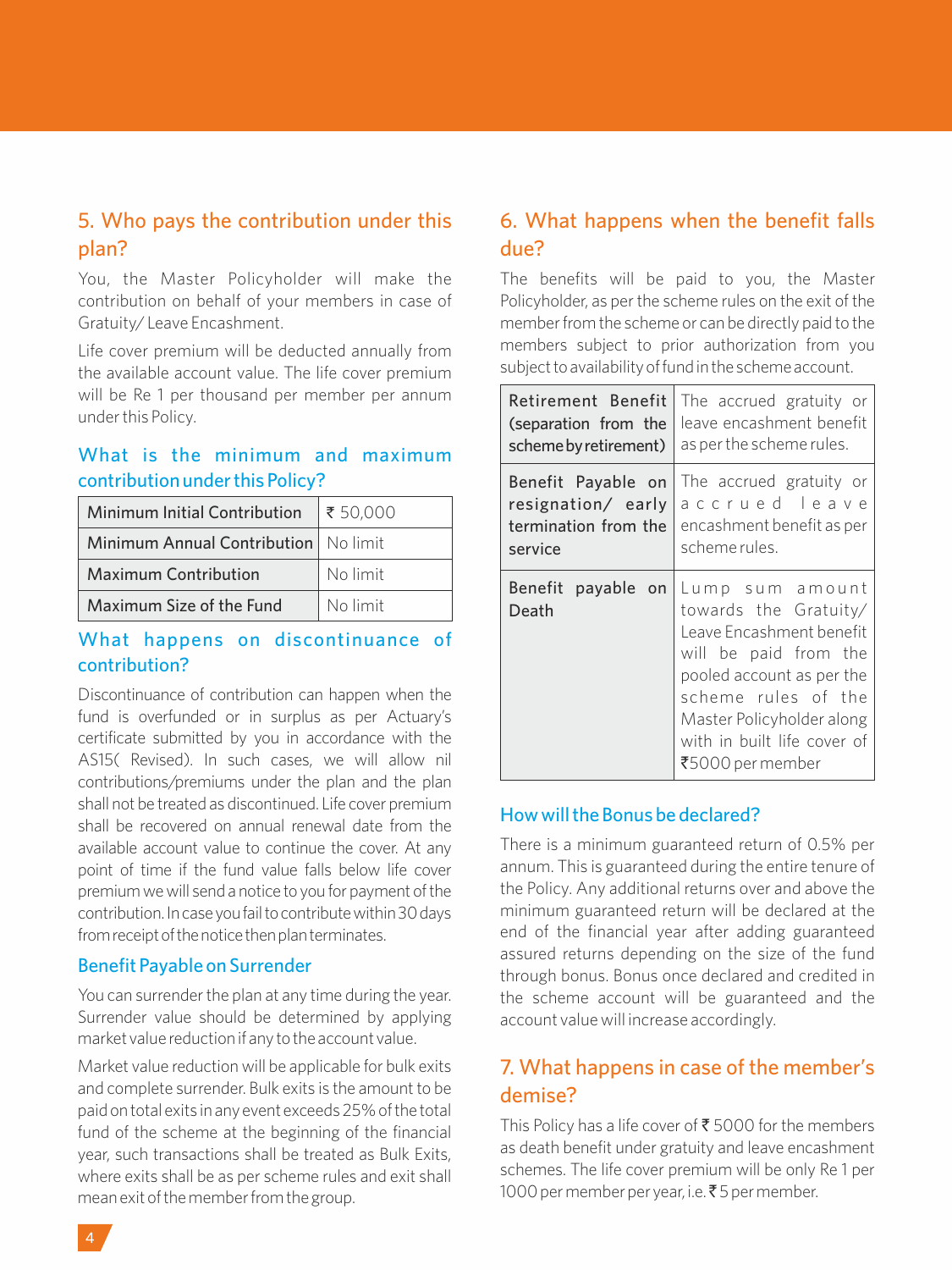In case of the member's unfortunate demise, you, the Master Policyholder may withdraw from the fund value to pay the Gratuity/Leave Encashment benefit as per scheme rules to the nominee/legal heirs/appointee.

In case of death in service, the benefit payable is the accrued gratuity or leave encashment benefit as per scheme rules of the employer and the payout of the life cover.

## 8. What are the tax benefits under this Policy?

Currently you and your member are eligible for the below mentioned tax benefits. These are subject to change from time to time. However, you are advised to consult your tax consultant.

#### **Gratuity**

Some employers do not create any fund for Gratuity. They simply create a provision for Gratuity in their accounts. Such provisions do not earn any Income Tax relief. Only Gratuity paid to the member is eligible for tax deduction. On the other hand, if you create a fund for Gratuity, there will be a number of tax benefits available, such as-

- Annual contribution towards gratuity will be treated as a business expense
- Initial Contribution towards past service gratuity will earn income tax relief
- The income of an approved gratuity fund is exempt under Section 10(25) (iv)
- Gratuity payable to an member is taxed as part of the member's salary income under Section 17 (I) (iii). However, Gratuity is tax free up to half months (15/26) average salary (of last 10 months) for each year of service, subject to a maximum of Rs. 20,00,000 under Section 10(10)
- All claims paid out from bundled life cover (IndiaFirst Group Term Plan) are eligible for tax deductions under Section 10(10)D

For the Gratuity fund to be approved by the Income Tax Commissioner,

• It is necessary to set up an irrevocable trust

• The Gratuity trust can invest its funds by making a contribution under a Group Gratuity Scheme of an insurer

#### Leave Encashment

- The cash equivalent of the leave encashment benefit as and when paid by the employer is deductible from the income under section 43B (f) of the Income Tax Act
- Benefit received by the member at the time of retirement gets tax\* relief as per section 10(10AA) of the Income Tax Act subject to maximum of 10 months leave.

#### Type of Charge Charge Details Description Life Cover Premium Re. 1 per 1000 per  $m$  e m b e r p e r  $\vert$ annum i.e.  $\bar{z}$  5, irrespective of the age & gender of the member This will be charged annually either from the contribution or fund

#### 9. What are the charges under this Policy?

## Are there any taxes applicable? If yes, who bears it?

The applicable taxes will be borne by you, the Master Policyholder.

#### 10. What happens in case the life assured commits suicide?

There is no suicide clause applicable under this product. In case of suicide, benefit will be paid as per scheme rules and death benefit of Rs. 5000 of the deceased member.

## 11. Can you cancel your Policy?

Yes, you can cancel your plan if you disagree with any of the terms and conditions within the first 15 days (free look period) for all channels except Distance Marketing where it is 30 days from receipt of your plan document. You can return the plan to us, while stating your specific objections.

#### Do you get any refund when you cancel your plan?

Yes. We will refund an amount equal to the -

- Premium/Contributions paid less:
- i. Pro-rata risk premium
- ii. Any stamp duty paid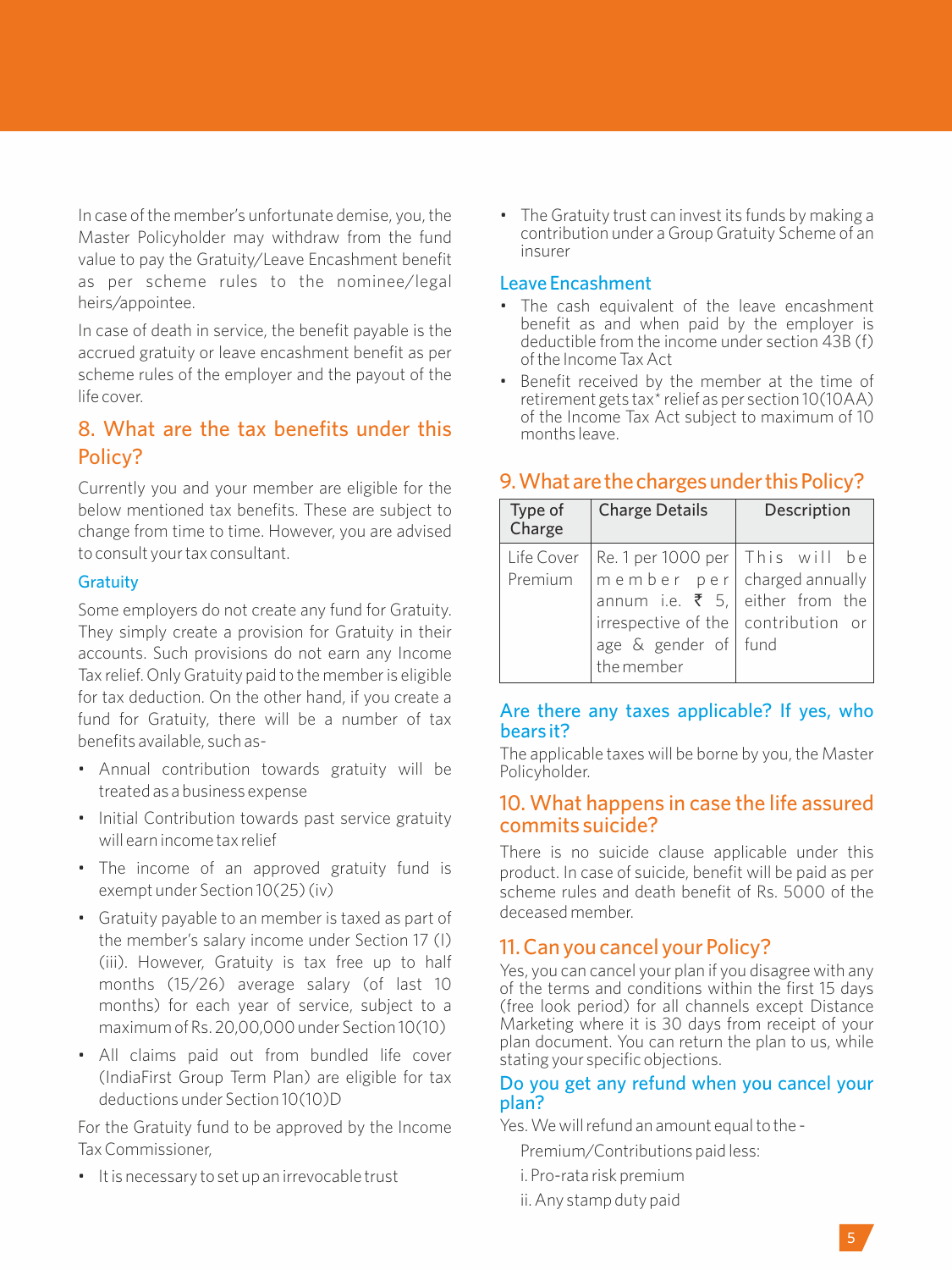## 12. Nomination

The member can appoint a nominee as per section 39 of the Insurance Act. 1938 as amended from time to time.

#### 13. Assignment

As per the provisions of Section 38 of the Insurance Act, 1938 as amended from time to time.

#### 14. You are prohibited from accepting rebate in any form

#### Prohibition of Rebate: Section 41 of the Insurance Act, 1938, as amended from time to time, states

• No person shall allow or offer to allow, either directly or indirectly, as an inducement to any person to take or renew or continue an insurance in respect of any kind of risk relating to lives or property in India, any rebate of the whole or part of the commission payable or any rebate of the premium shown on the policy, nor shall any person taking out or renewing or continuing a policy accept any rebate, except such rebate as may be allowed in accordance with the published prospectus or tables of the insurer.

Provided that acceptance by an insurance agent of commission in connection with a policy of life insurance taken out by himself on his own life shall not be deemed to be acceptance of a rebate of premium within the meaning of this sub-section if at the time of such acceptance the insurance agent satisfies the prescribed conditions establishing that he is a bonafide insurance agent employed by the insurer.

- Any person making default in complying with the provisions of this section shall be liable for a penalty which may extend to ten lakh rupees.
- For more details please refer to our website www.indiafirstlife.com.

## 15. What happens in case of submission of information which is false or incorrect?

Fraud/ Misstatement would be dealt with in accordance with provisions of Section 45 of the Insurance Act 1938, as amended from time to time.

Section 45 of the Insurance Act 1938, as amended from time to time states

1) No policy oflife insurance shall be called in question on any ground whatsoever after the expiry of three years from the date of the policy, i.e., from the date of issuance ofthe policy orthe date of commencement of risk or the date of revival of the policy or the date of the rider to the policy, whichever is later.

2) A policy of life insurance may be called in question at any timewithinthree years fromthedateofissuance of the policy or the date of commencement of risk or thedateofrevivalofthepolicyorthedateofthe riderto

the policy, whichever is later, on the ground of fraud: Provided that the insurer shall have to communicate in writing to the insured or the legal representatives or nominees or assignees of the insured the grounds and materialsonwhichsuchdecisionisbased.

3) Notwithstanding anything contained in subsection (2), no insurer shall repudiate a life insurance policy on the ground of fraud if the insured can prove that the mis-statement of or suppression of a material fact was true to the best of his knowledge and belief or that there was no deliberate intention to suppress the fact or that such mis-statement of or suppression of a material fact are within the knowledge of the insurer: Provided that in case of fraud, the onus of disproving lies upon the beneficiaries, in case the policyholder is not alive.

4) A policy of life insurance may be called in question at any time within three years from the date of issuance of the policy or the date of commencement of risk or the date of revival of the policy or the date of the rider to the policy, whichever is later, on the ground that any statement of or suppression of a fact material to the expectancy of the life of the insured was incorrectly made in the proposal or other document on the basis of which the policy was issued or revived or rider issued: Provided that the insurer shall have to communicate in writing to the insured or the legal representatives or nominees or assignees of the insured the grounds and materials on which such decision to repudiate the policy oflife insurance is based: Provided furtherthatin case of repudiation of the policy on the ground of misstatement or suppression of a material fact, and not on the ground of fraud, the premiums collected on the policy till the date of repudiation shall be paid to the insured or the legal representatives or nominees or assignees of the insured within a period of ninety days from the date of suchrepudiation.

5) Nothing in this section shall prevent the insurer from calling for proof of age at any time if he is entitled to do so, and no policy shall be deemed to be called in question merely because the terms of the policy are adjusted on subsequent proof that the age of the Life Insured was incorrectly stated in the proposal.

#### 16. About IndiaFirst Life Insurance

Headquartered in Mumbai, IndiaFirst Life Insurance, with a paid-up share capital of INR 625 crores, is one of the country's youngest life insurance companies. It is promoted by two of India's public-sector banks - Bank of Baroda and Andhra Bank.

Carmel Point Investments India Private Limited incorporated by Carmel Point Investment Ltd, a body corporate incorporated under the laws of Mauritius and owned by private equity funds managed by Warburg Pincus LLC also holds stake in IndiaFirst Life. The company's key differentiator is its simple, easyto-understand products that are fairly-priced and efficiently serviced. The company has garnered over INR 15,000 crore of assets under management (AUM), as on March 31, 2019